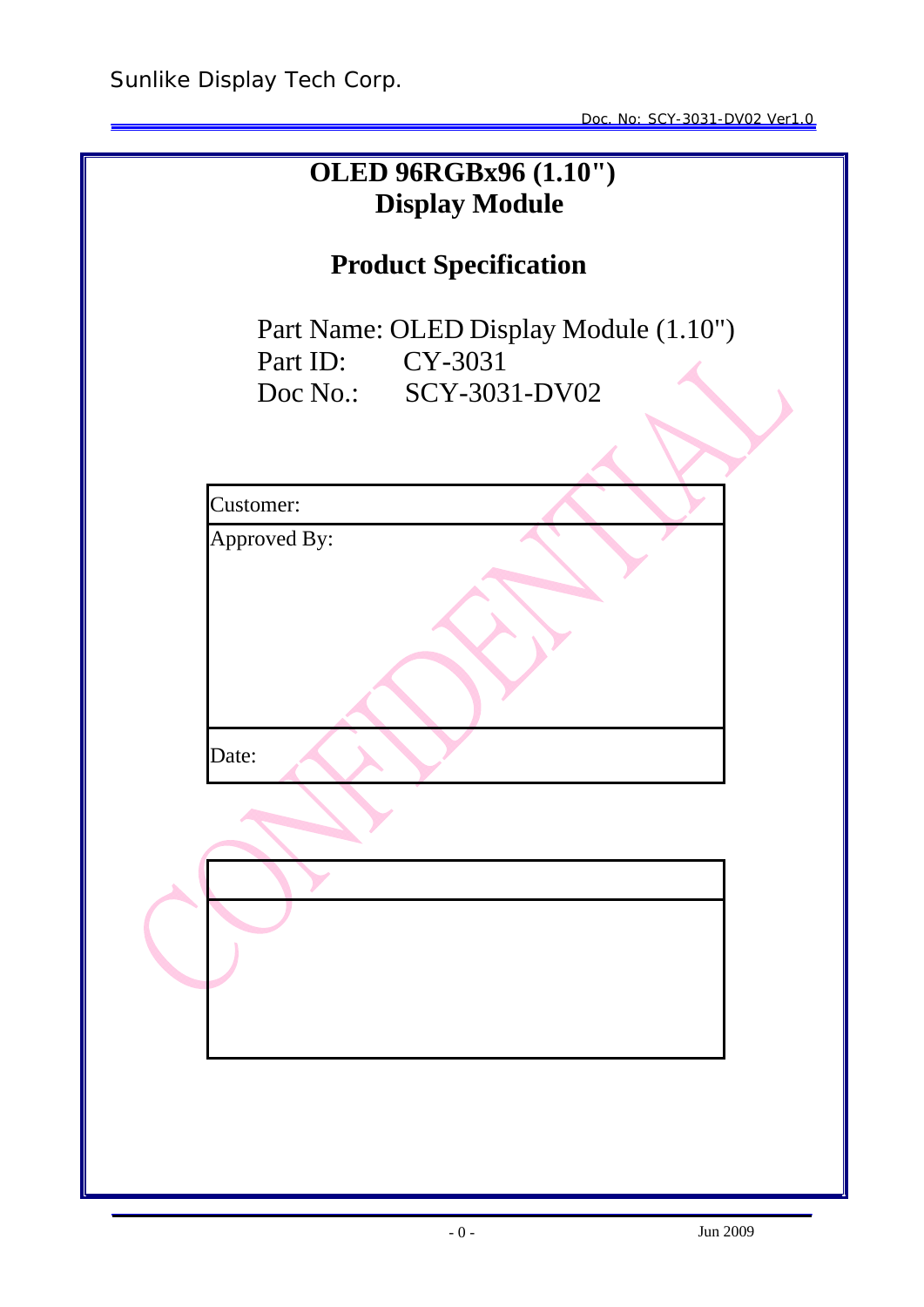# **Table of Contents**

| 1. |       |                                                                   |
|----|-------|-------------------------------------------------------------------|
| 2. |       |                                                                   |
|    | 2.1.  |                                                                   |
|    | 2.2.  |                                                                   |
|    | 2.3.  |                                                                   |
| 3. |       |                                                                   |
| 4. |       |                                                                   |
| 5. |       |                                                                   |
| 6. |       |                                                                   |
|    | 6.1.  |                                                                   |
|    | 6.2.  |                                                                   |
| 7. |       |                                                                   |
|    | 7.1.  | 68XX-Series MPU Parallel Interface Timing Characteristics  - 9 -  |
|    | 7.2.  | 80XX-Series MPU Parallel Interface Timing Characteristics  - 10 - |
|    | 7.3.  |                                                                   |
| 8. |       |                                                                   |
|    | 8.1.  |                                                                   |
|    | 8.2.  |                                                                   |
|    |       | 8.2.1.                                                            |
|    |       | 8.2.2.                                                            |
|    | 8.3.  |                                                                   |
| 9. |       |                                                                   |
|    |       |                                                                   |
|    | 10.1. |                                                                   |
|    | 10.2. |                                                                   |
|    | 10.3. |                                                                   |
|    |       |                                                                   |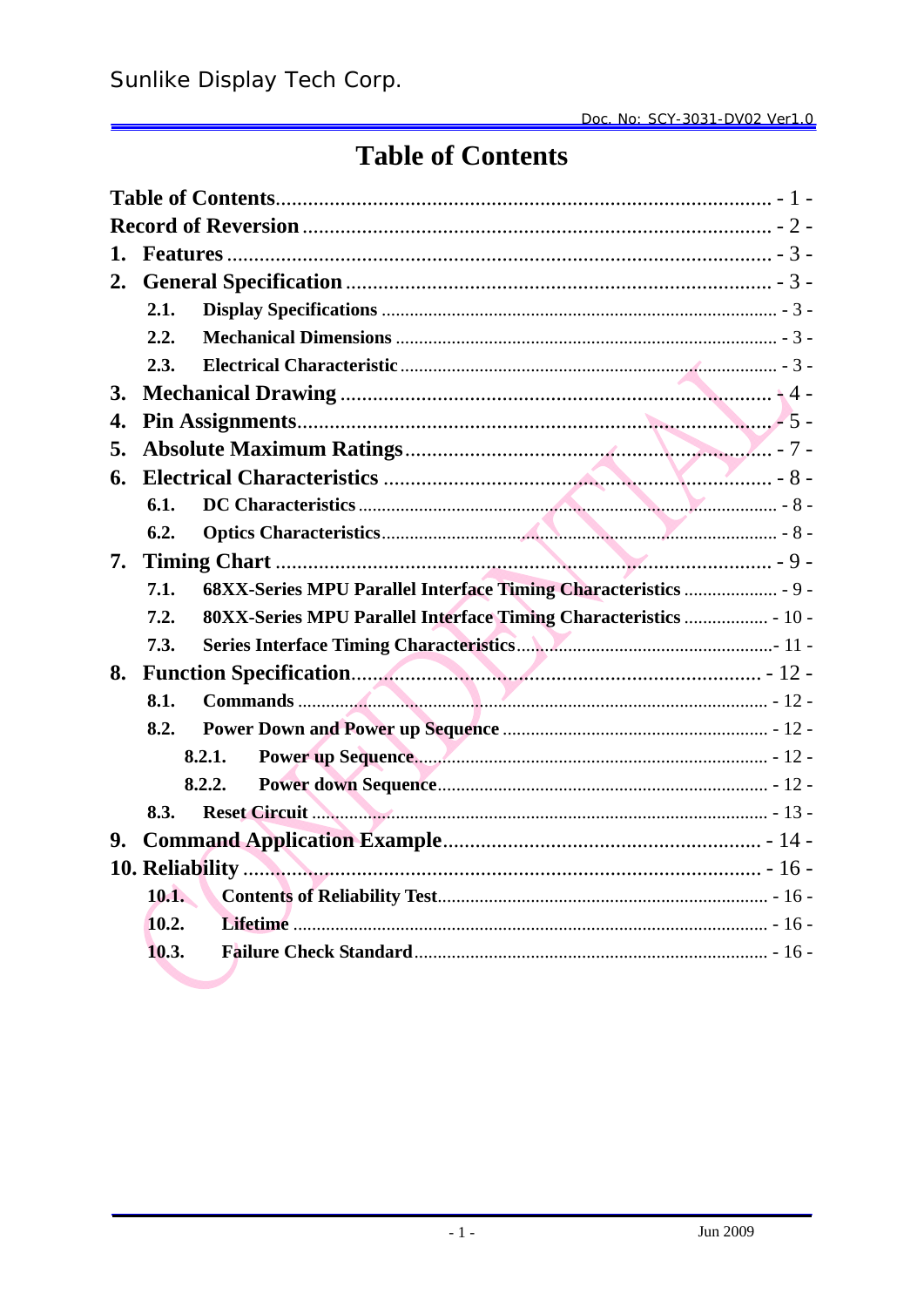| <b>Record of Reversion</b> |                    |                    |  |  |  |  |  |
|----------------------------|--------------------|--------------------|--|--|--|--|--|
| <b>Rev</b>                 | <b>Issued Date</b> | <b>Description</b> |  |  |  |  |  |
| V1.0                       | 12/19/2008         | New Create         |  |  |  |  |  |
|                            |                    |                    |  |  |  |  |  |
|                            |                    |                    |  |  |  |  |  |
|                            |                    |                    |  |  |  |  |  |
|                            |                    |                    |  |  |  |  |  |
|                            |                    |                    |  |  |  |  |  |

Jun 2009 - 2 -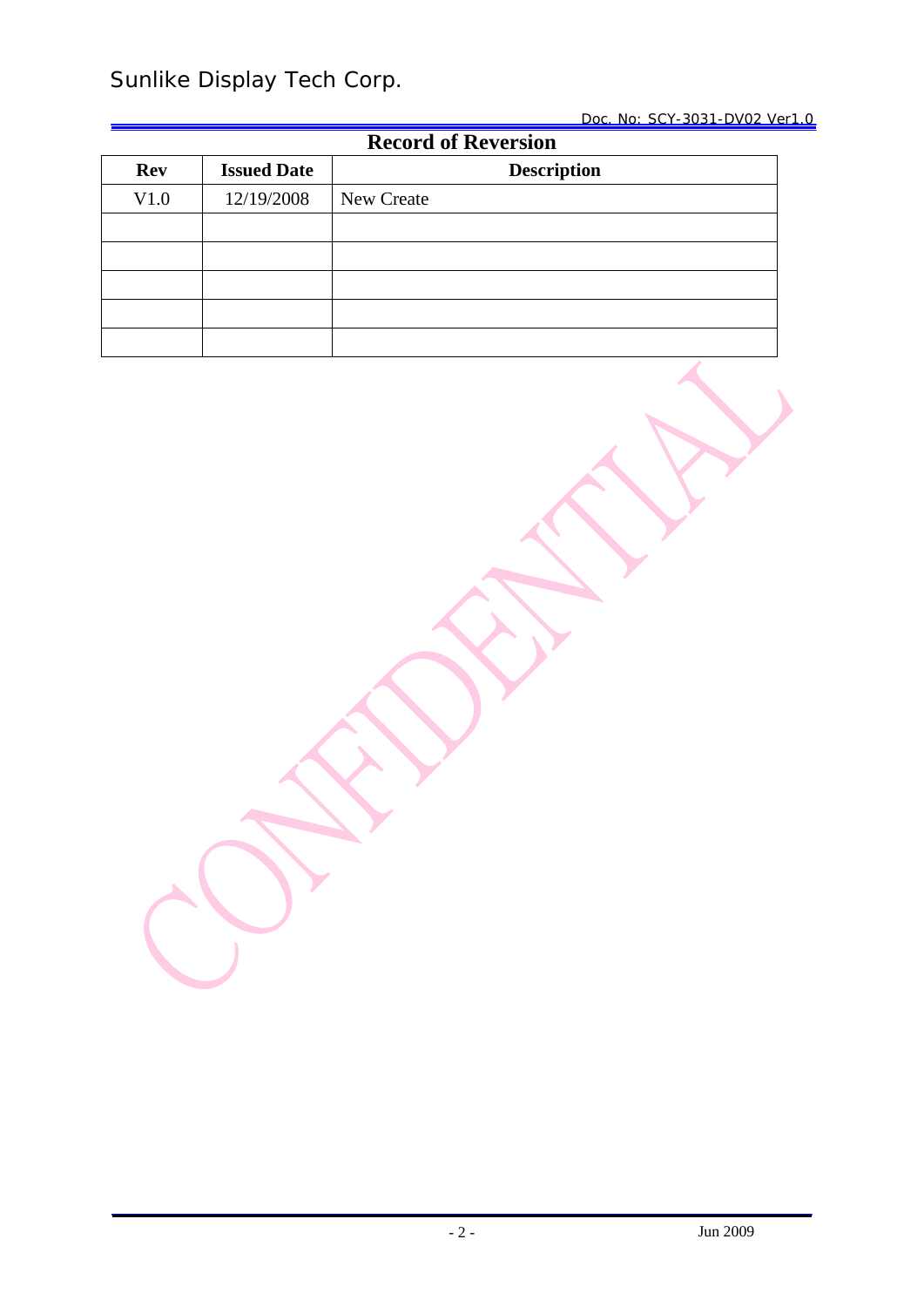## **1. Features**







Doc. No: SCY-3031-DV02 Ver1.0

- Display Type: OLED 1.10"
- High Contrast / High Brightness/ Wide View Angle
- Single Power / Built in DC to DC Converter for OEL Panel
- Plastic Cover for Assembly easily
- Support Parallel & Serial Interface

## **2. General Specification**

### **2.1. Display Specifications**

- ◆ Display Mode : Passive Matrix
- $\blacklozenge$  Display Color : 65,536 Colors (Maximum)
- $\blacklozenge$  Drive Duty: 1/96 Duty
- $\blacklozenge$  Number of Pixels : 96(RGB) x 96
- $\blacktriangleright$  Pixel Pitch: 0.069 x 0.207 mm
- $\blacktriangleright$  Pixel Size: 0.049 x 0.191 mm
- $\blacklozenge$  View Angle: >160 Degree

## **2.2. Mechanical Dimensions**

- Dimensions :  $29.50 \times 29.50 \times 10.30 \text{ mm}$
- $\blacklozenge$  Window Size : 21.65 x 21.65 mm
- Active Area:  $19.852 \times 19.856 \text{ mm}$
- Assembly: Pitch 1.27mm / 12 Pin Connector  $*2$
- Assembly on PCB Easy & Removable & Flexible

## **2.3. Electrical Characteristic**

- Supply Voltage: 2.4~3.3V
- ◆ Single Voltage Control Display Module
- Built-in DC to DC Power Supply to Drive OLED
- Driver IC: SEPS114A
- Interface: Parallel/ Serial/ 68xx/ 80xx/ 4-wire SPI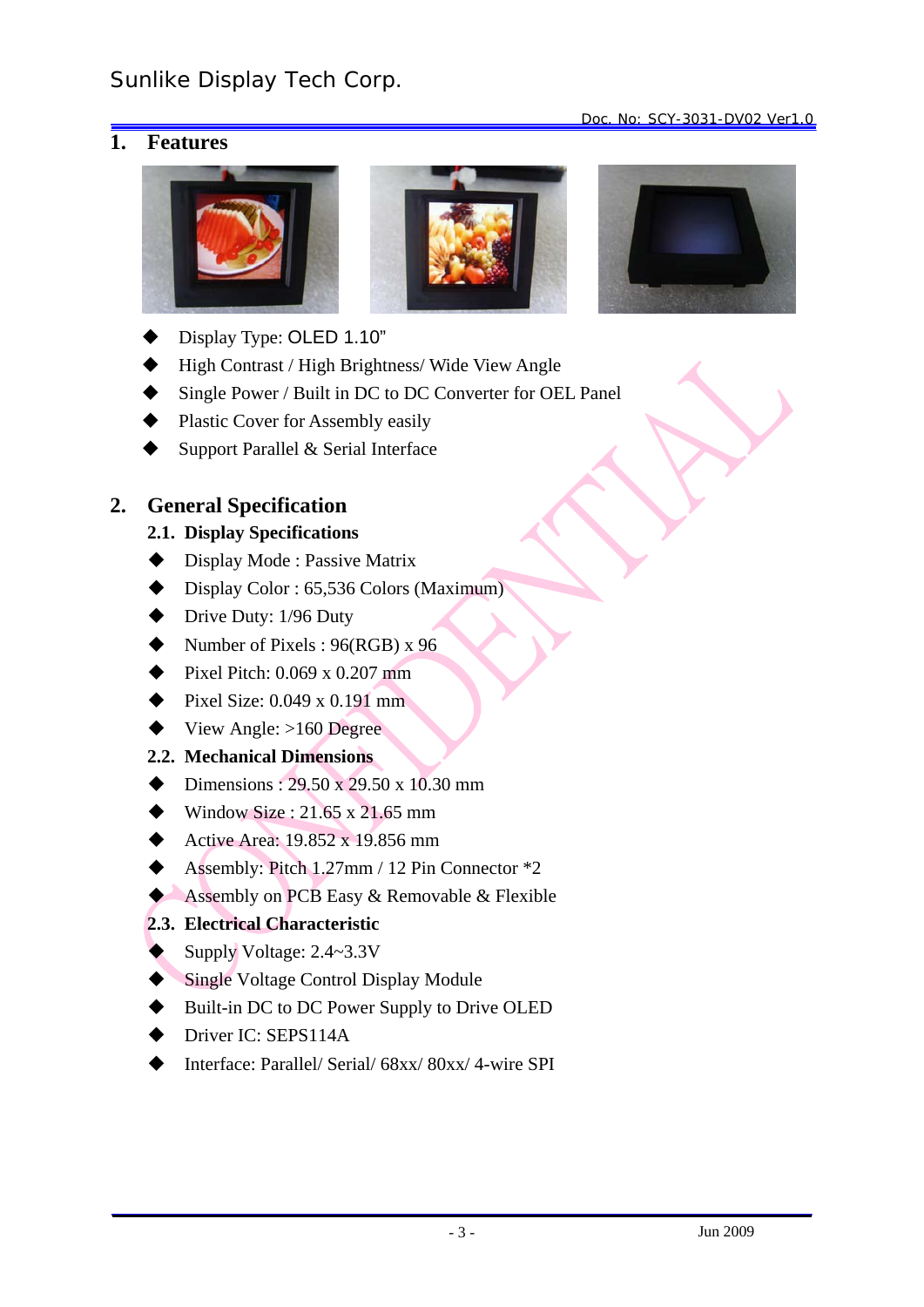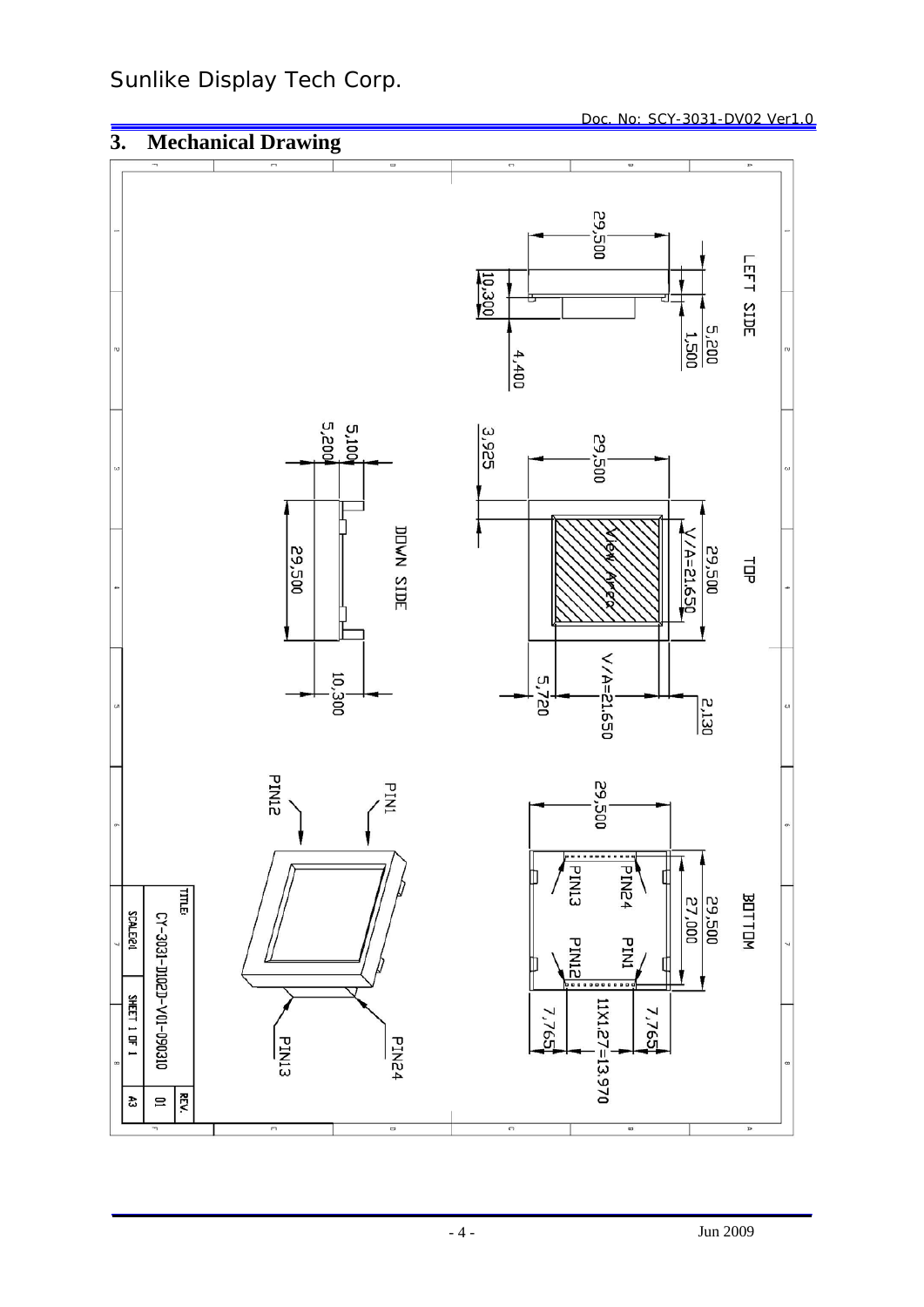| 4.                      | <b>Pin Assignments</b> |              | <u>, געזע-נעט-נעכ</u>                                                                                                                                                                                                                                                                                                                                               |  |  |  |  |
|-------------------------|------------------------|--------------|---------------------------------------------------------------------------------------------------------------------------------------------------------------------------------------------------------------------------------------------------------------------------------------------------------------------------------------------------------------------|--|--|--|--|
| Pin No.                 | <b>Symbol</b>          | <b>Type</b>  | <b>Function</b>                                                                                                                                                                                                                                                                                                                                                     |  |  |  |  |
| 1                       | <b>VDD</b>             | ${\bf P}$    | <b>Power Supply for Core VDD</b><br>This is a voltage supply pin. It must be connected to external source.                                                                                                                                                                                                                                                          |  |  |  |  |
| $\boldsymbol{2}$        | <b>VSS</b>             | ${\bf P}$    | <b>Ground for System</b><br>This is a ground pin. It must be connected to external source.                                                                                                                                                                                                                                                                          |  |  |  |  |
| 3                       | <b>NC</b>              |              | <b>Reserved Pin</b>                                                                                                                                                                                                                                                                                                                                                 |  |  |  |  |
| $\overline{\mathbf{4}}$ | <b>NC</b>              | ä,           | <b>Reserved Pin</b>                                                                                                                                                                                                                                                                                                                                                 |  |  |  |  |
| 5                       | C80                    | $\mathbf I$  | <b>Select the CPU Type</b><br>Low: 80XX-Series MCU<br>High: 68XX-Series MCU                                                                                                                                                                                                                                                                                         |  |  |  |  |
| 6                       | <b>PS</b>              | $\mathbf I$  | <b>Select Parallel/Serial Interface Type</b><br>Low: Serial Interface<br>High: Parallel Interface                                                                                                                                                                                                                                                                   |  |  |  |  |
| $\overline{7}$          | CS#                    | $\mathbf I$  | <b>Chip Select</b><br>This is the chip select input. The chip is enable for MCU<br>communication only when CS# is pulled low.                                                                                                                                                                                                                                       |  |  |  |  |
| 8                       | RES#                   | $\mathbf I$  | <b>Power Reset for Controller and Drive</b><br>This is reset signal input. When the pin is low, initialization of the chip<br>is executed.                                                                                                                                                                                                                          |  |  |  |  |
| 9                       | D/CH                   | $\mathbf I$  | <b>Data/Command Control</b><br>This pin is Data/Command control pin. When the pin is pulled high, the<br>input at D0~D7 is treated as display data. When the pin is pulled low,<br>the input at D0~D7 will be transferred to the command register.                                                                                                                  |  |  |  |  |
| 10                      | WR#<br>(R/W#)          | $\mathbf I$  | <b>Write or Read/Write Select</b><br>When 80xx interface mode is selected, the pin will be the Write (WR#)<br>input.<br>When interfacing to a 68xx-series microprocessor, the pin will be used<br>as Read/Write (R/W#) selection input. Pull this pin to "High" for read                                                                                            |  |  |  |  |
| 11                      | RD#(E)                 | $\mathbf{I}$ | mode and pull it to "Low" for write mode.<br><b>Read or Read/Write Enable</b><br>When 80xx interface mode is selected, the pin will be the Read (RD#)<br>input.<br>When interfacing to a 68xx-series microprocessor, the pin will be used<br>as the Enable (E) signal. Read/Write operation is initiated when this pin<br>is pulled high and the CS# is pulled low. |  |  |  |  |
| 12                      | <b>NC</b>              |              | <b>Reserved Pin</b>                                                                                                                                                                                                                                                                                                                                                 |  |  |  |  |
| $13 - 20$               | $D0-D7$                | I/O          | <b>Host Data Input /Output Bus</b><br>These pins are 8-bit bi-directional data bus to be connected to the<br>microprocessor's data bus.<br><b>Description</b><br><b>PS</b><br>D[0] SCL: Synchronous Clock Input<br>$\Omega$<br>D[1] SDI: Serial Data Input<br>D[2]: SDO: Serial Data Output<br>D[3] R/W: Serial Read (High) / Write (Low)<br>8-bit Bus: D[7:0]      |  |  |  |  |
| 21                      | <b>VSS</b>             | ${\bf P}$    | When using SPI, the unused pins must be connected to VSS.<br><b>Ground for System</b>                                                                                                                                                                                                                                                                               |  |  |  |  |
|                         |                        |              | This is a ground pin. It must be connected to external source.                                                                                                                                                                                                                                                                                                      |  |  |  |  |
| 22                      | <b>VCC-CTL</b>         | $\mathbf I$  | <b>OLED Driver Power Supply ON/ OFF Control</b><br>When this pin is pulled high, the panel power supply will be turned ON.<br>When this pin is pulled low, the panel power supply will be turned OFF.                                                                                                                                                               |  |  |  |  |
| 23                      | <b>NC</b>              |              | Reserved Pin                                                                                                                                                                                                                                                                                                                                                        |  |  |  |  |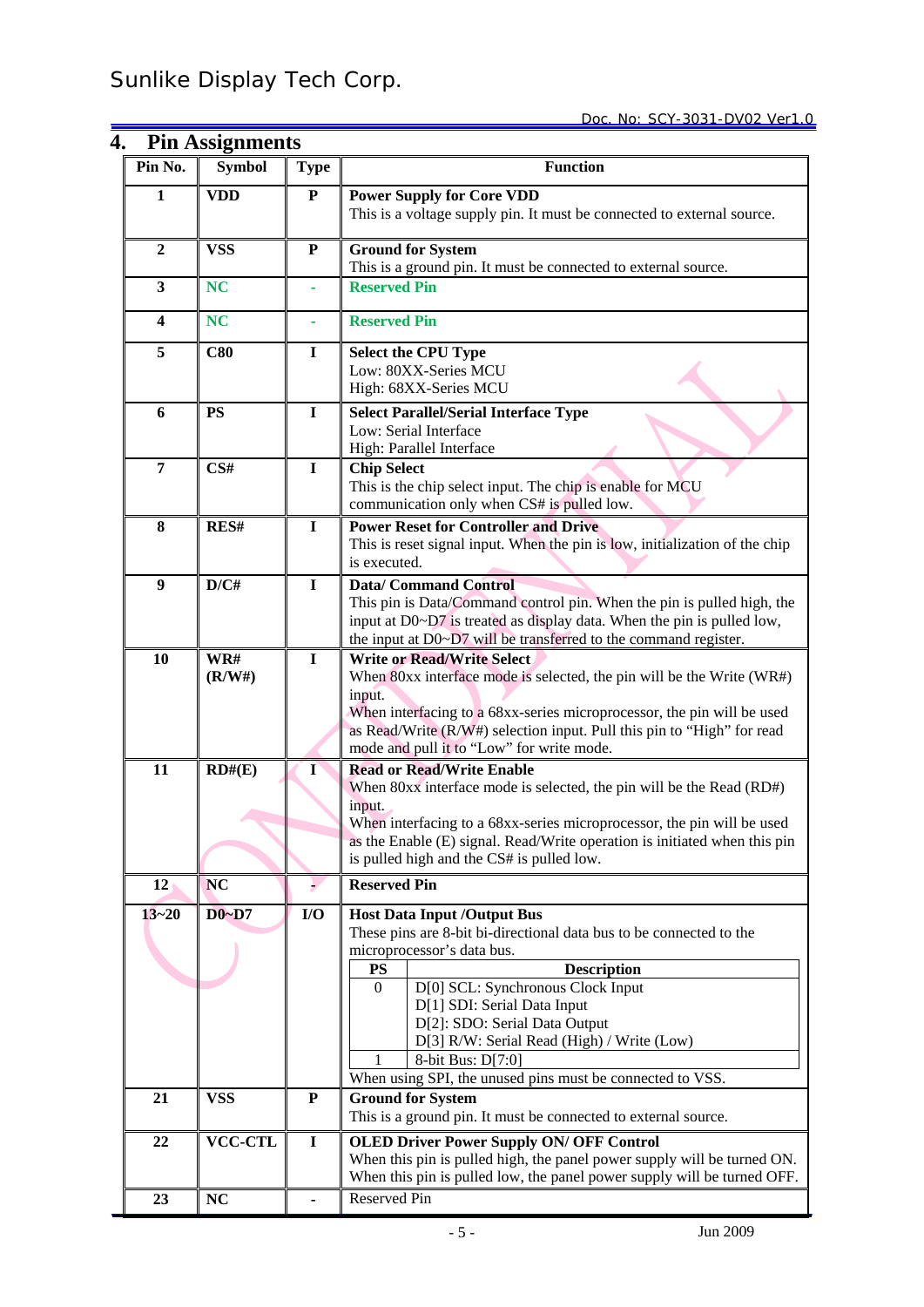|  |  | Doc. No: SCY-3031-DV02 Ver1.0                                                                                                                                    |  |
|--|--|------------------------------------------------------------------------------------------------------------------------------------------------------------------|--|
|  |  | <b>OLED Driver Power Supply Output</b><br>This pin is OLED driver power supply output. When VCC-CTL is<br>pulled high, the pin will be output about 13V voltage. |  |

Jun 2009 - 6 -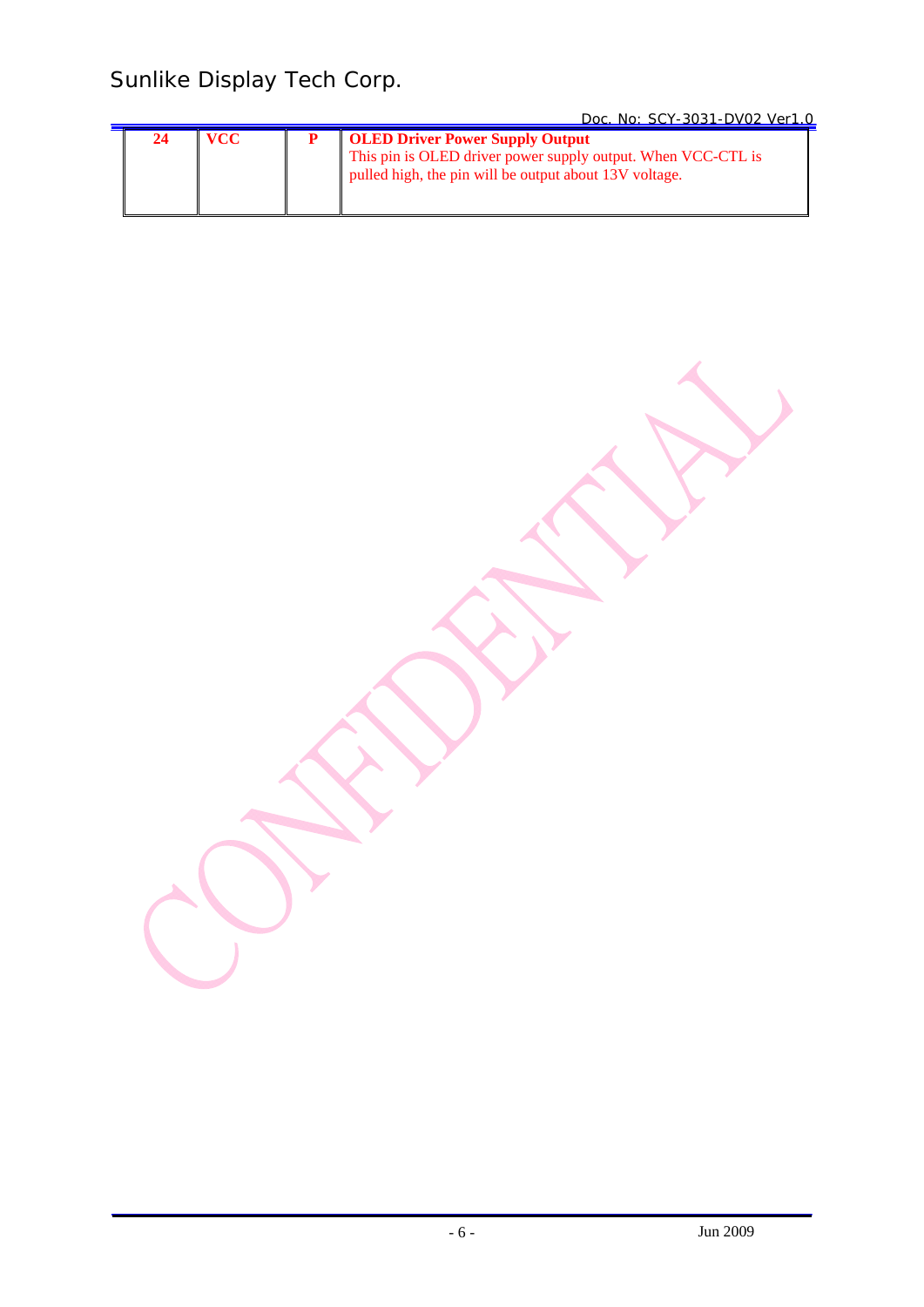| <b>Parameter</b>             | <b>Symbol</b> | Min    | <b>Max</b> | Unit   | <b>Notes</b> |  |  |  |
|------------------------------|---------------|--------|------------|--------|--------------|--|--|--|
| Supply Voltage for Operation | $\rm V_{DD}$  | $-0.3$ |            |        | 1,2          |  |  |  |
| Supply Voltage for Display   | Vcc c         | $-0.3$ | 16         |        | 1,2          |  |  |  |
| <b>Operating Temperature</b> | Top           | $-30$  | 70         | $\sim$ |              |  |  |  |
| <b>Storage Temperature</b>   | Tstg          | $-40$  | 80         |        |              |  |  |  |

## **5. Absolute Maximum Ratings**

Note1: All the above voltages are on the basis of "VSS=0V"

Note2: When this module is used beyond the above absolute maximum ratings, permanent breakage of the module may occur. Also for normal operations, it is desirable to use this module under the conditions according to Section 6 "Electrical Characteristics". If this module is used beyond these conditions, malfunctioning of the module can occur and the reliability of the module may deteriorate.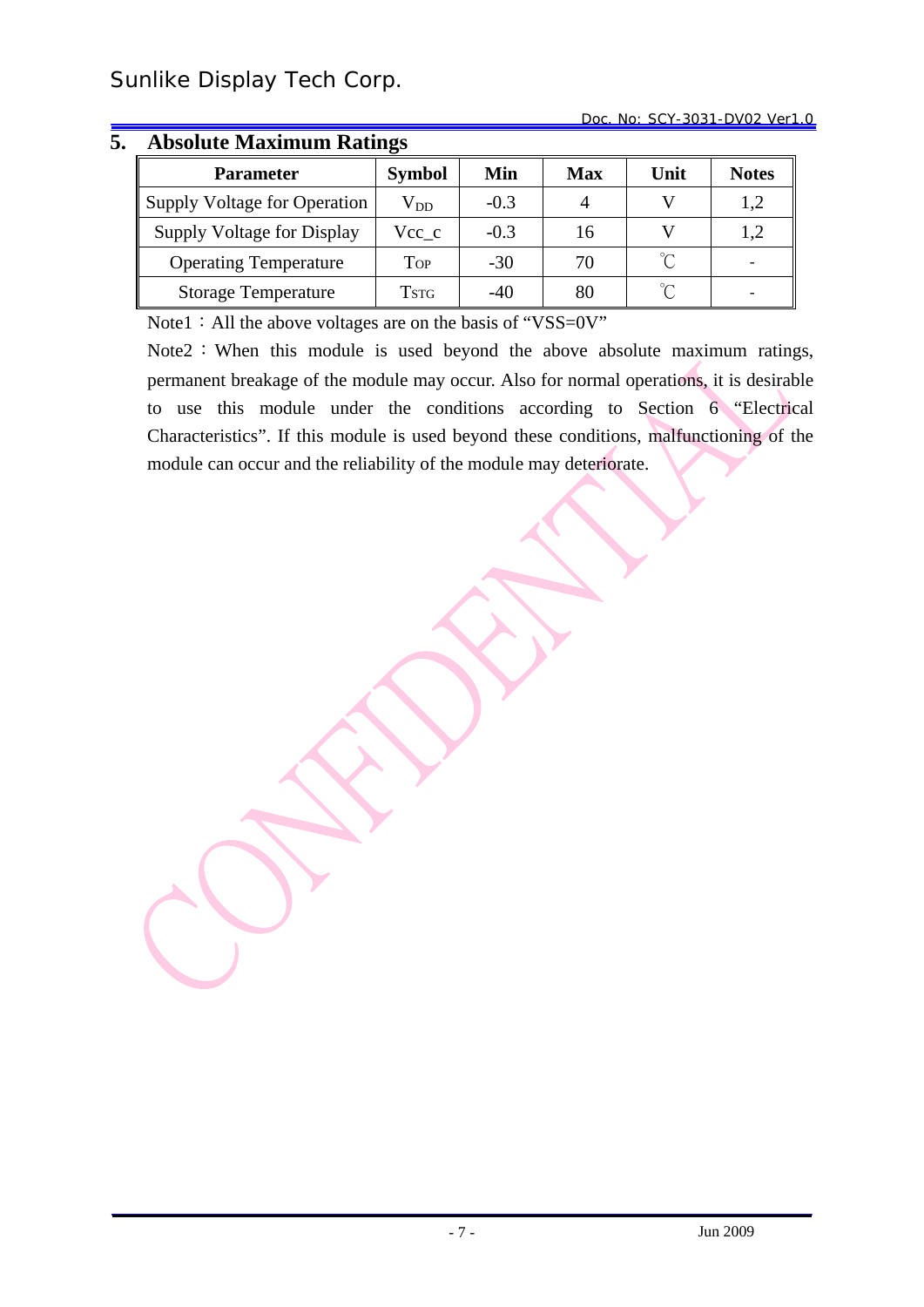## **6. Electrical Characteristics**

#### **6.1. DC Characteristics**

| <b>Characteristics</b>           | <b>Symbol</b>          | <b>Conditions</b> | Min                      | <b>TYP</b>               | <b>Max</b>            | Unit |
|----------------------------------|------------------------|-------------------|--------------------------|--------------------------|-----------------------|------|
| Supply Voltage for               | $V_{DD}$               |                   | 2.4                      | 2.8                      | 3.3                   | V    |
| Operation                        |                        |                   |                          |                          |                       |      |
| Supply Voltage for Display       | $V_{CC\_C}$            | Note 1            | 12.5                     | 13                       | 13.5                  | V    |
| High Level Input                 | V <sub>IH</sub>        |                   | $0.8 \times VDD$         | $\overline{\phantom{a}}$ | <b>V<sub>DD</sub></b> | V    |
| Low Level Input                  | $V_{IL}$               |                   | $\Omega$                 | $\overline{\phantom{a}}$ | 0.4                   | V    |
| <b>High Level Output</b>         | V <sub>OH</sub>        | $IOH = -0.1mA$    | $VDD-0.4$                | $\overline{\phantom{a}}$ |                       | V    |
| Low Level Output                 | <b>V</b> <sub>OL</sub> | $IoL = -0.1mA$    |                          |                          | 0.4                   | V    |
| <b>Operating Current for VDD</b> | <b>I</b> <sub>D</sub>  |                   | $\overline{\phantom{a}}$ | 2.5                      | 3.5                   | mA   |
| Operating Current for Vcc_c      |                        | Note 2            |                          | 9.5                      | 11.9                  | mA   |
|                                  | $\text{Icc} \subset$   | Note 3            |                          | 17.1                     | 21.4                  | mA   |

**Note 1**: Brightness  $(L_{br})$  and Supply Voltage for Display (Vcc\_c) are subject to the change of the panel characteristics and the customer's request.

**Note 2:**  $V_{DD} = 2.8V$ ,  $V_{CC\_C} = 13V$ , 50% Display Area Turn on.

**Note 3**:  $V_{DD} = 2.8V$ ,  $V_{CC} = 13V$ , 100% Display Area Turn on.

#### **6.2. Optics Characteristics**

| <b>Characteristics</b> | <b>Symbol</b> | <b>Conditions</b>                 | Min  | Typ     | <b>Max</b> | Unit              |
|------------------------|---------------|-----------------------------------|------|---------|------------|-------------------|
| <b>Brightness</b>      | Lbr           | <b>With Polarizer</b><br>(Note 3) | 80   | 100     |            | cd/m <sup>2</sup> |
| C.I.E. (White)         | (x)           |                                   | 0.26 | 0.30    | 0.34       |                   |
|                        | (y)           | <b>With Polarizer</b>             | 0.29 | 0.33    | 0.37       |                   |
| C.I.E. (Red)           | (x)           | With Polarizer                    | 0.60 | 0.64    | 0.68       |                   |
|                        | (y)           |                                   | 0.30 | 0.34    | 0.38       |                   |
| C.I.E. (Green)         | (x)           | With Polarizer                    | 0.27 | 0.31    | 0.35       |                   |
|                        | (y)           |                                   | 0.58 | 0.62    | 0.66       |                   |
|                        | (x)           |                                   | 0.10 | 0.14    | 0.18       |                   |
| C.I.E. (Blue)          | (y)           | With Polarizer                    | 0.12 | 0.16    | 0.20       |                   |
| Dark Room Contrast     | CR.           |                                   |      | >2000:1 | -          |                   |
| View Angle             |               |                                   | >160 |         |            | degree            |

\* Optical measurement taken at  $V_{DD} = 2.8V$ ,  $V_{CC\_C} = 13V$ .

.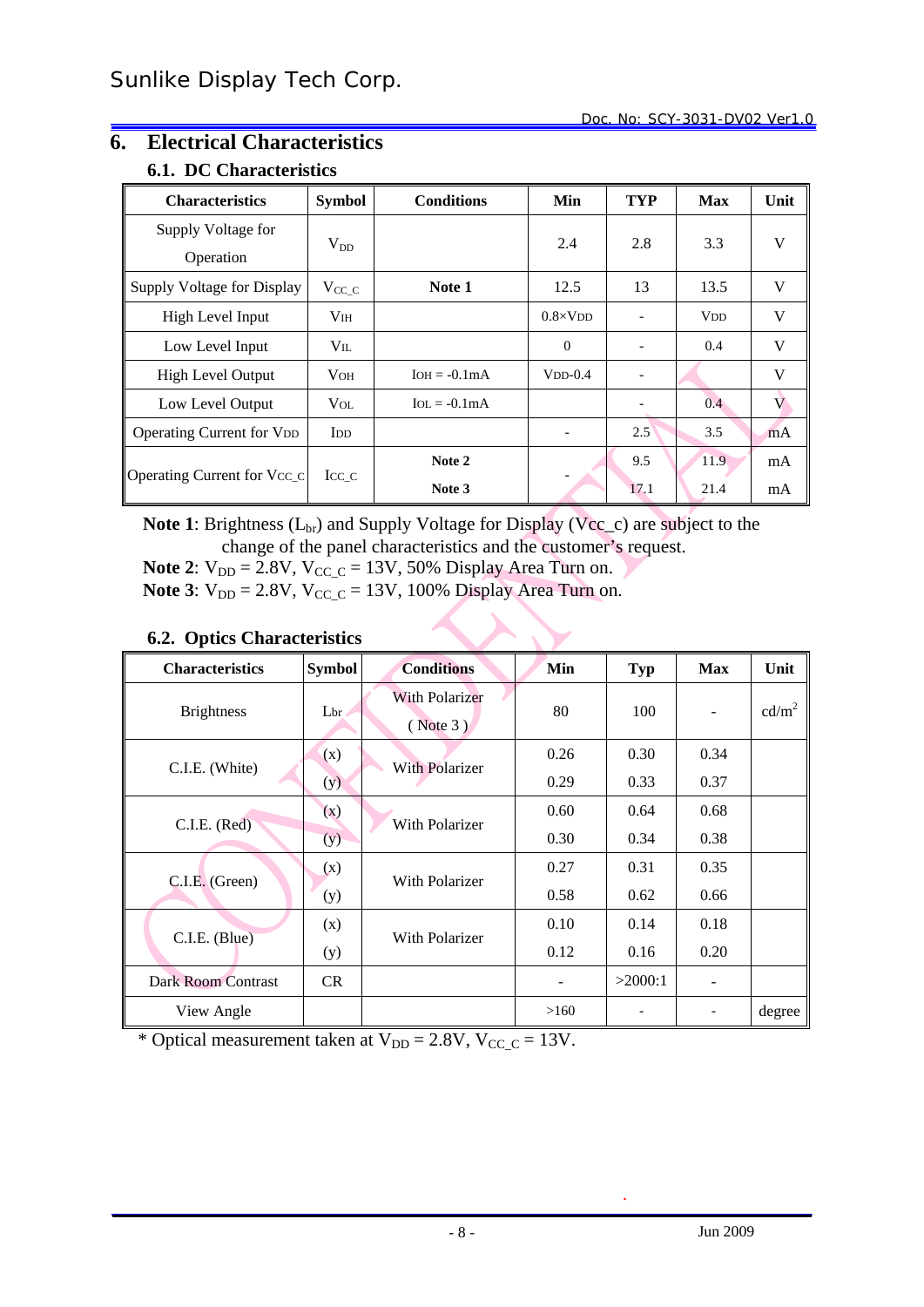## **7. Timing Chart**

**7.1. 68XX-Series MPU Parallel Interface Timing Characteristics**

| <b>Symbol</b>     | <b>Description</b>          |               | Min              | <b>Max</b> | Unit | Port      |
|-------------------|-----------------------------|---------------|------------------|------------|------|-----------|
|                   | <b>Address Setup Timing</b> | (Read)        | 10               |            | ns   |           |
| t <sub>AH6</sub>  |                             | (Write)       | 5                |            | ns   | CSB       |
|                   | <b>Address Hold Timing</b>  | (Read)        | 10               |            | ns   | <b>RS</b> |
| t <sub>AS6</sub>  |                             | (Write)       | 5                |            | ns   |           |
| T <sub>CYC6</sub> | <b>System Cycle Timing</b>  |               | 200              |            | ns   |           |
| telr <sub>6</sub> | Read "L" Pulse Width        |               | 90               |            | ns   |           |
| tehr <sub>6</sub> | Read "H" Pulse Width        |               | 90               |            | ns   | E         |
| T <sub>CYC6</sub> | <b>System Cycle Timing</b>  |               | 100              |            | ns   |           |
| telw <sub>6</sub> | Write "L" Pulse Width       |               | 45               |            | ns   |           |
| t <sub>EHW6</sub> | Write "H" Pulse Width       |               | 45               |            | ns   |           |
| $t_{\text{RDD6}}$ | Read Data Output Delay Time |               | $\overline{0}$   | 70         | ns   |           |
|                   |                             | * $CL***15pF$ |                  |            |      |           |
| $t_{\text{RDH}6}$ | Data Hold Timing            |               | $\boldsymbol{0}$ | 70         | ns   | D[17:9]   |
| $t_{DS6}$         | Data Setup Timing           |               | 40               |            | ns   |           |
| $t_{DH6}$         | Data Hold Timing            |               | 10               |            | ns   |           |

 $(VDD = 2.8V, Ta = 25°C)$ 

\* All the timing reference is 10% and 90% of VDD.

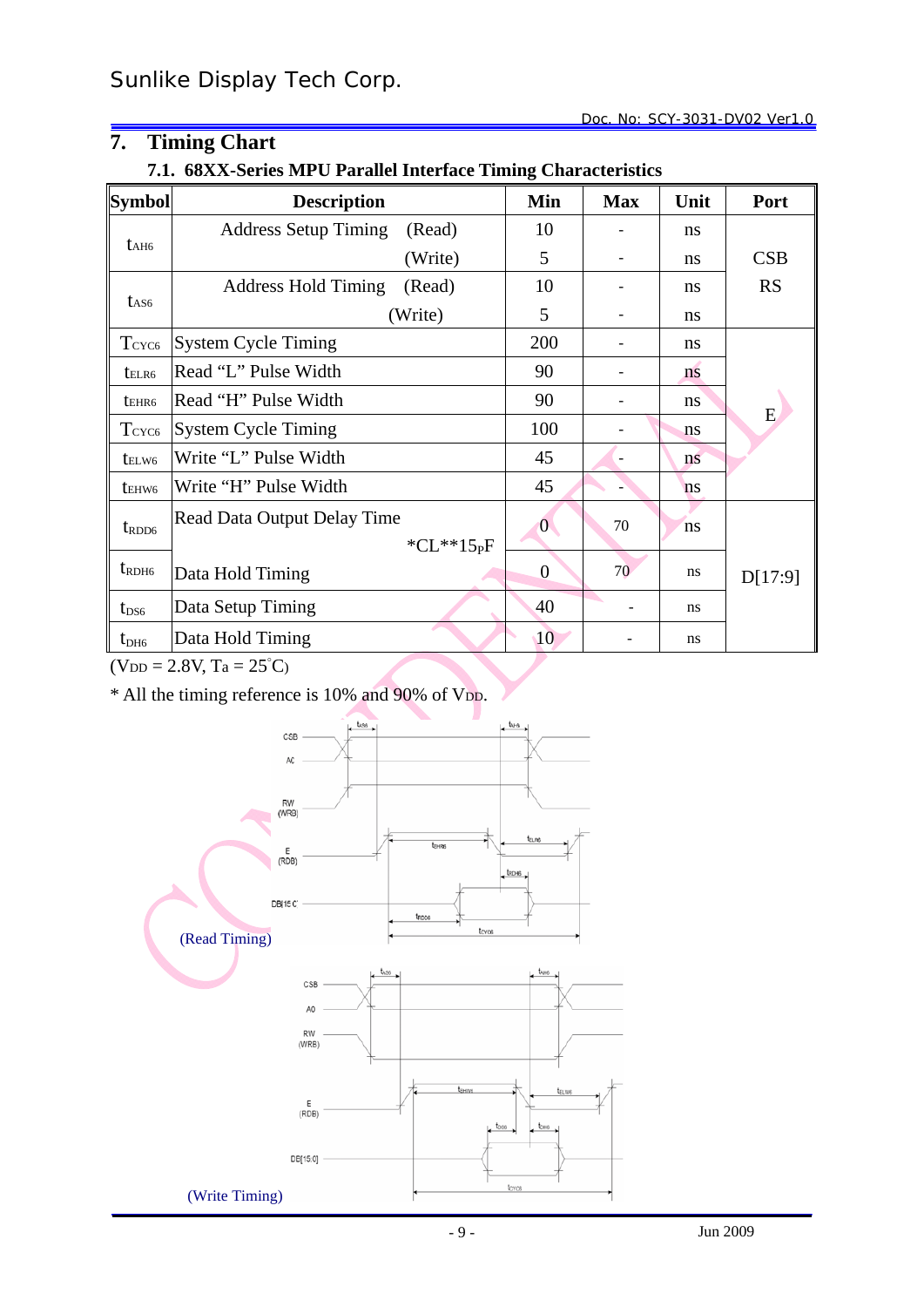Doc. No: SCY-3031-DV02 Ver1.0

|                                | 7.2.80XX-Series MPU Parallel Interface Timing Characteristics |                |            |      |                |  |  |  |
|--------------------------------|---------------------------------------------------------------|----------------|------------|------|----------------|--|--|--|
| <b>Symbol</b>                  | <b>Description</b>                                            | Min            | <b>Max</b> | Unit | Port           |  |  |  |
| t <sub>AS8</sub>               | <b>Address Setup Timing</b>                                   | 5              |            | ns   | CSB            |  |  |  |
| t <sub>AH8</sub>               | <b>Address Hold Timing</b>                                    | 5              |            | ns   | A <sub>0</sub> |  |  |  |
| t <sub>CYC8</sub>              | <b>System Cycle Timing</b>                                    | 200            |            | ns   |                |  |  |  |
| t <sub>RDLR8</sub>             | Read "L" Pulse Width                                          | 90             |            | ns   | <b>RDB</b>     |  |  |  |
| t RDHR8                        | Read "H" Pulse Width                                          | 90             |            | ns   |                |  |  |  |
| t <sub>CYC8</sub>              | <b>System Cycle Timing</b>                                    | 100            |            | ns   |                |  |  |  |
| twrlw <sub>8</sub>             | Write "L" Pulse Width                                         | 45             |            | ns   | <b>WRB</b>     |  |  |  |
| twr <sub>HW8</sub>             | Write "H" Pulse Width                                         | 45             |            | ns   |                |  |  |  |
| t <sub>RDD8</sub>              | Read Data Output Delay Time                                   |                | 60         | ns   |                |  |  |  |
|                                | * $CL = 15pF$                                                 |                |            |      | D[7:0]         |  |  |  |
| t <sub>rd</sub> H <sub>8</sub> | Data Hold Timing                                              | $\overline{0}$ | 60         | ns   |                |  |  |  |
| t <sub>DS8</sub>               | Data Setup Timing                                             | 30             |            | ns   |                |  |  |  |
| t <sub>DH8</sub>               | Data Hold Timing                                              | 10             |            | ns   |                |  |  |  |
|                                | $(N_{DD} - 2.8V T - 25°C)$                                    |                |            |      |                |  |  |  |

 $\overline{(VDD = 2.8V, Ta = 25^{\circ}C)}$ 

\* All the timing reference is 10% and 90% of VDD.

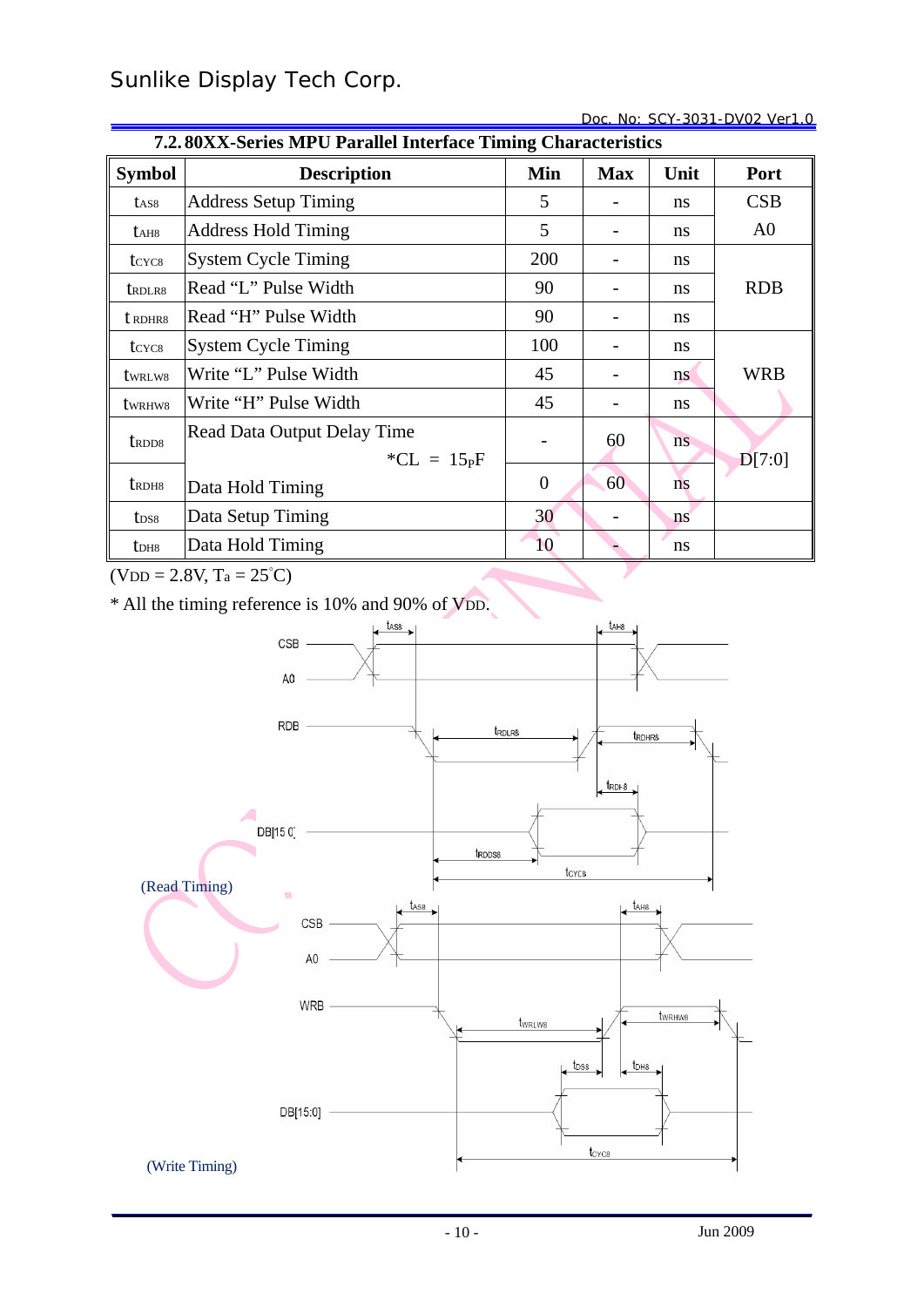#### Doc. No: SCY-3031-DV02 Ver1.0

|                          | 7.3. Series Interface Timing Characteristics |     |                          |               |            |  |  |  |  |
|--------------------------|----------------------------------------------|-----|--------------------------|---------------|------------|--|--|--|--|
| <b>Symbol</b>            | <b>Description</b>                           | Min | <b>Max</b>               | Unit          | Port       |  |  |  |  |
| tcycs                    | Serial Clock Cycle                           | 200 |                          | ns            |            |  |  |  |  |
| <b>t</b> s <sub>HW</sub> | SCL "L" Pulse Width                          | 90  | $\overline{\phantom{m}}$ | ns            | <b>SCL</b> |  |  |  |  |
| tslw                     | SCL "H" Pulse Width                          | 90  |                          | ns            |            |  |  |  |  |
| t <sub>DSS</sub>         | Data Setup Timing                            | 25  |                          | <sub>ns</sub> |            |  |  |  |  |
| <b>t</b> DHS             | Data Hold Timing                             | 25  |                          | <sub>ns</sub> | <b>SDI</b> |  |  |  |  |
| tcss                     | <b>CSB-SCL Timing</b>                        | 25  | $\overline{\phantom{a}}$ | <sub>ns</sub> |            |  |  |  |  |
| tcsh                     | <b>CSB-Hold Timing</b>                       | 25  |                          | ns            | CSB        |  |  |  |  |
| trss                     | <b>RS-SCL Timing</b>                         | 25  |                          | <sub>ns</sub> |            |  |  |  |  |
| <b>t</b> rsh             | <b>RS-Hold Timing</b>                        | 25  |                          | ns            | <b>RS</b>  |  |  |  |  |
|                          | $(VDD = 2.8V, Ta = 25^{\circ}C)$             |     |                          |               |            |  |  |  |  |

**\*** All the timing reference is 10% and 90% of VDD.

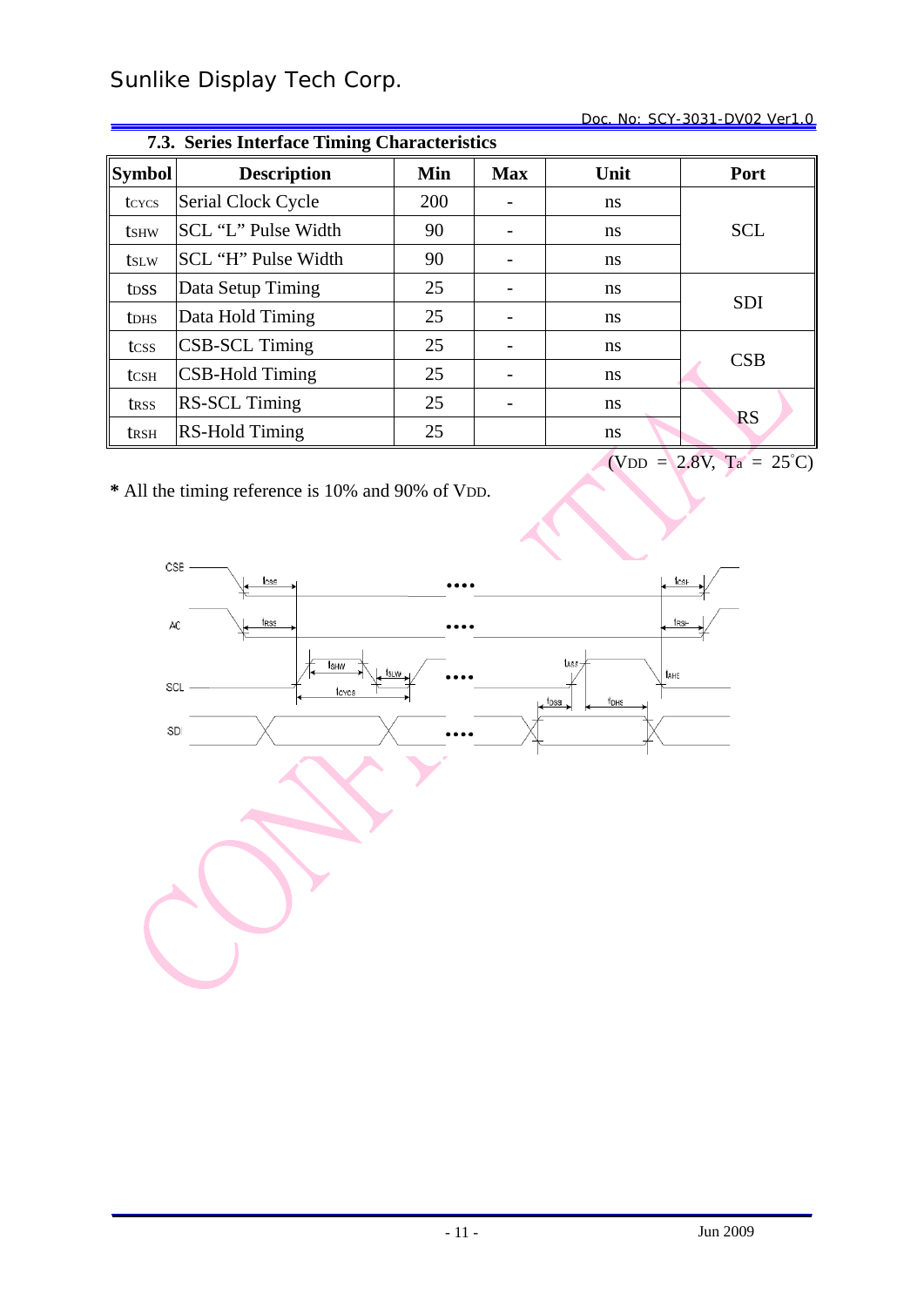## **8. Function Specification**

#### **8.1. Commands**

Refer to the Technical Manual for the SEPS114A

#### **8.2. Power Down and Power up Sequence**

To protect OEL panel and extend the panel life time, the driver IC power up/down routine should include a delay period between high voltage and low voltage power sources during turn on/off. It gives the OEL panel enough time to complete the action of charge and discharge before/after the operation.

#### **8.2.1. Power up Sequence**

- 1. Power up  $V_{DD}$  &  $V_{DDIO}$
- 2. Send Display off command
- 3. Initialization
- 4. Clear Screen
- 5. Power up  $V_{CC}$  C
- 6. Delay 100ms
	- (when  $V_{CC}$  c is stable)
- 7. Send Display on command

#### **8.2.2. Power down Sequence**

- 1. Send Display off command
- 2. Power down Vcc\_c
- 3. Delay 100ms

(when Vcc\_c is reach 0 and panel is completely discharges)

4. Power down V<sub>DD</sub>

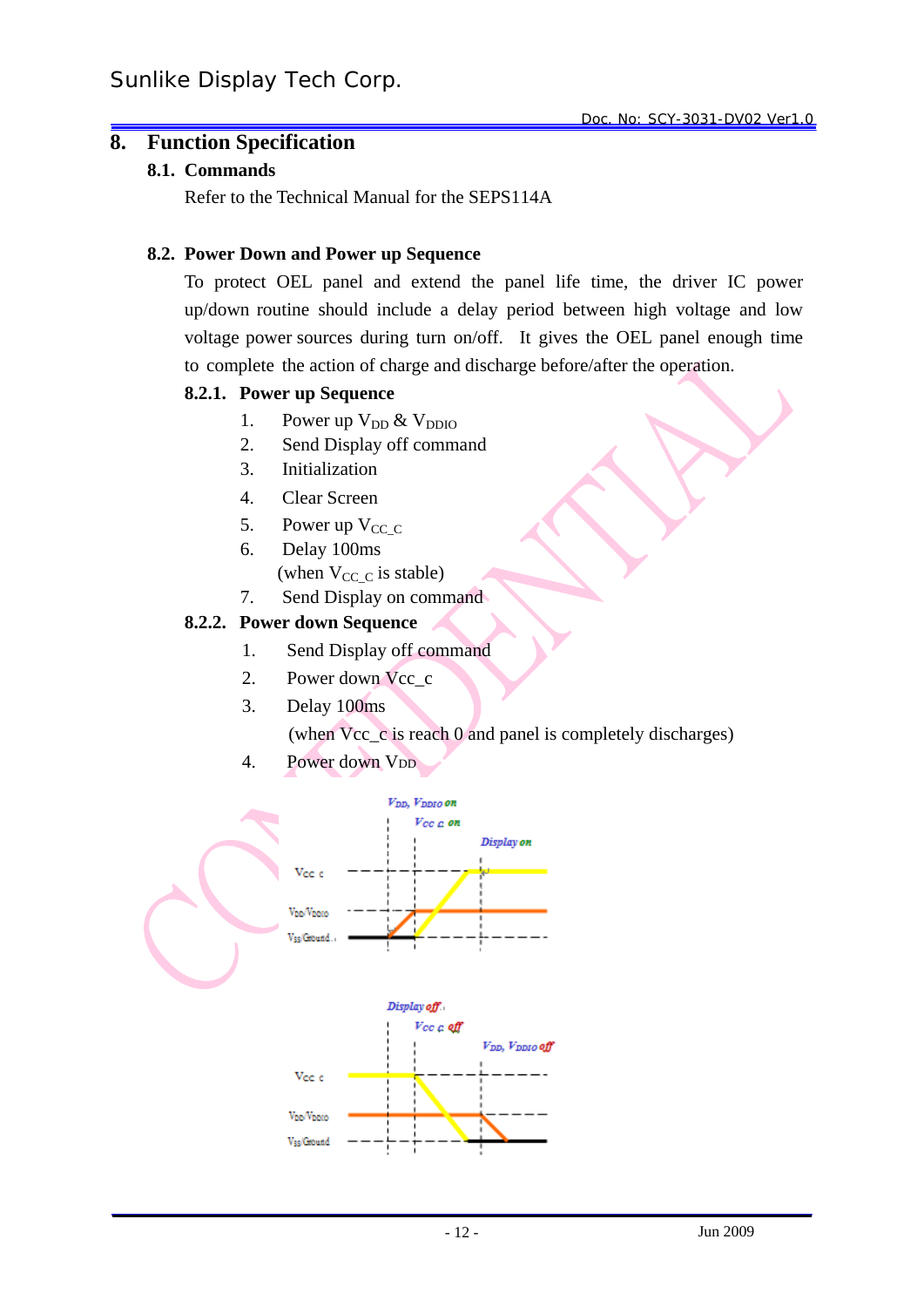#### **8.3. Reset Circuit**

When RSTB input is low, the chip is initialized with the following status:

- 1. Standby Mode: On
- 2. Frame Frequency: 95Hz
- 3. Oscillation: Internal Oscillator Off
- 4. DDRAM Write Horizontal Address:  $XS = 0x00$ ,  $XE = 0x5F$
- 5. DDRAM Write Vertical Address:  $YS = 0x00$ ,  $YE = 0x5F$
- 6. Display Data RAM Write: MDIR1 = 0, MDIR0 = 0, VH = 0
- 7. Row Scan Shift Direction: R0, R1, … , R94, R95
- 8. Column Data Shift Direction: C0, C1, … , C286, C287
- 9. Display On/Off: Off
- 10. Panel Display Size:  $FX = 0x00$ ,  $TX = 0x5F$ ,  $FY = 0x00$ ,  $TY = 0x5F$
- 11. Display Data RAM Read Column/Row Address:  $DX = 0x00$ ,  $DY = 0x00$
- 12. Discharge Time: 8 Clock
- 13. Peak Pulse Delay: 5 Clock
- 14. Peak Pulse Width Time (R/G/B): 5 Clock
- 15. Precharge Current (R/G/B): 0μA
- 16. Driving Current (R/G/B): 0µA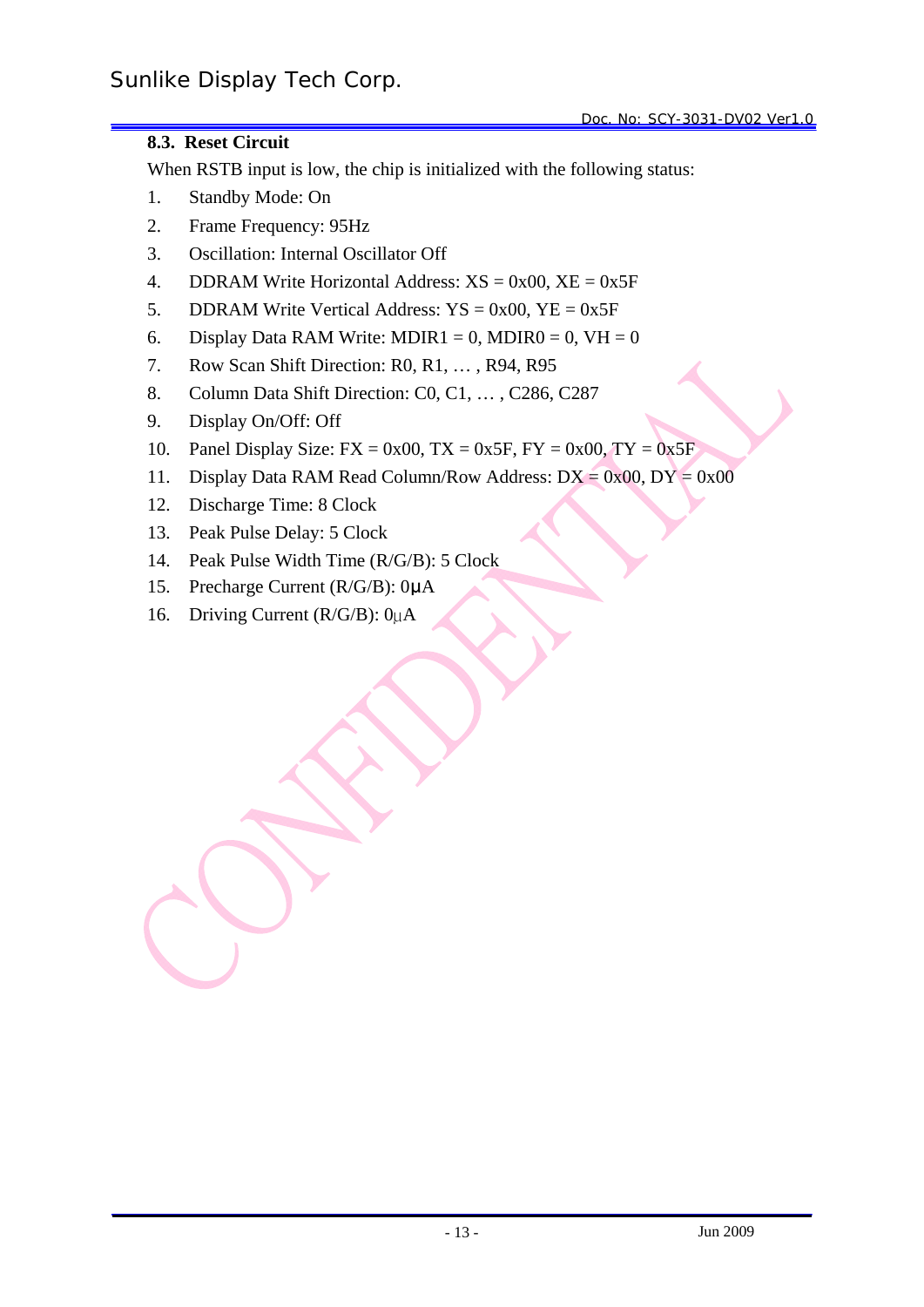|    |                                                    | Doc. No: SCY-3031-DV02 Ver1.0 |
|----|----------------------------------------------------|-------------------------------|
| 9. | <b>Command Application Example</b>                 |                               |
|    | Command usage and explanation of an actual example |                               |
|    | <initialization></initialization>                  |                               |
|    | OLED_VCC_CTL=0;                                    | //Off power up Panel Vcc      |
|    | OLED_RESET=0;                                      | //Reset driver IC for 100ms   |
|    | Delay_100ms (1);                                   |                               |
|    | OLED_RESET=1;                                      |                               |
|    | Set SOFT_RESET (0x01, 0x00);                       |                               |
|    | Set STANDBY_ON_OFF (0x14, 0x00);                   |                               |
|    | Set DISP_ON_OFF (0x02, 0x00);                      |                               |
|    | Set ANALOG CONTROL (0x0F, 0x40);                   |                               |
|    | Set OSC_ADJUST (0x1A, 0x03);                       |                               |
|    | Set DISPLAYSTART_X (0x38, 0x00);                   |                               |
|    | Set DISPLAYSTART_Y (0x39, 0x00);                   |                               |
|    | Set RGB_IF (0xE0, 0x00);                           |                               |
|    | Set RGB_POL (0xE1, 0x00);                          |                               |
|    | Set DISPLAY_MODE_CONTROL (0xE5, 0x00);             |                               |
|    | Set CPU_IF (0x0D, 0x00);                           |                               |
|    | Set MEMORY_WRITE/READ (0x1D, 0x01);                |                               |
|    | Set ROW_SCAN_DIRECTION (0x09, 0x00);               |                               |
|    | Set ROW_SCAN_MODE (0x13, 0x00);                    |                               |
|    | Set COLUMN_CURRENT_R (0x40, 0x7F);                 |                               |
|    | Set COLUMN_CURRENT_G (0x41, 0x65);                 |                               |
|    | Set COLUMN_CURRENT_B (0x42, 0x7B);                 |                               |
|    | Set ROW_OVERLAP (0x48, 0x03);                      |                               |
|    | Set DISCHARGE_TIME (0x18, 0x03);                   |                               |
|    | Set PEAK_PULSE_DELAY (0x16, 0x00);                 |                               |
|    | Set PEAK_PULSE_WIDTH_R (0x3A, 0x03);               |                               |
|    | Set PEAK_PULSE_WIDTH_G (0x3B, 0x03);               |                               |
|    | Set PEAK_PULSE_WIDTH_B (0x3C, 0x02);               |                               |
|    | Set PRECHARGE_CURRENT_R (0x3D, 0x09);              |                               |
|    | Set PRECHARGE_CURRENT_G (0x3E, 0x09);              |                               |
|    | Set SCAN_OFF_LEVEL (0x49, 0x0F);                   |                               |
|    | Set DISPLAY_X1 (0x30, 0x00);                       |                               |
|    | Set DISPLAY_X2 (0x31, 0x5F);                       |                               |
|    | Set DISPLY_Y1 (0x32, 0x00);                        |                               |
|    | Set DISPLAY_Y2 (0x33, 0x5F);                       |                               |
|    | Clear Screen;                                      |                               |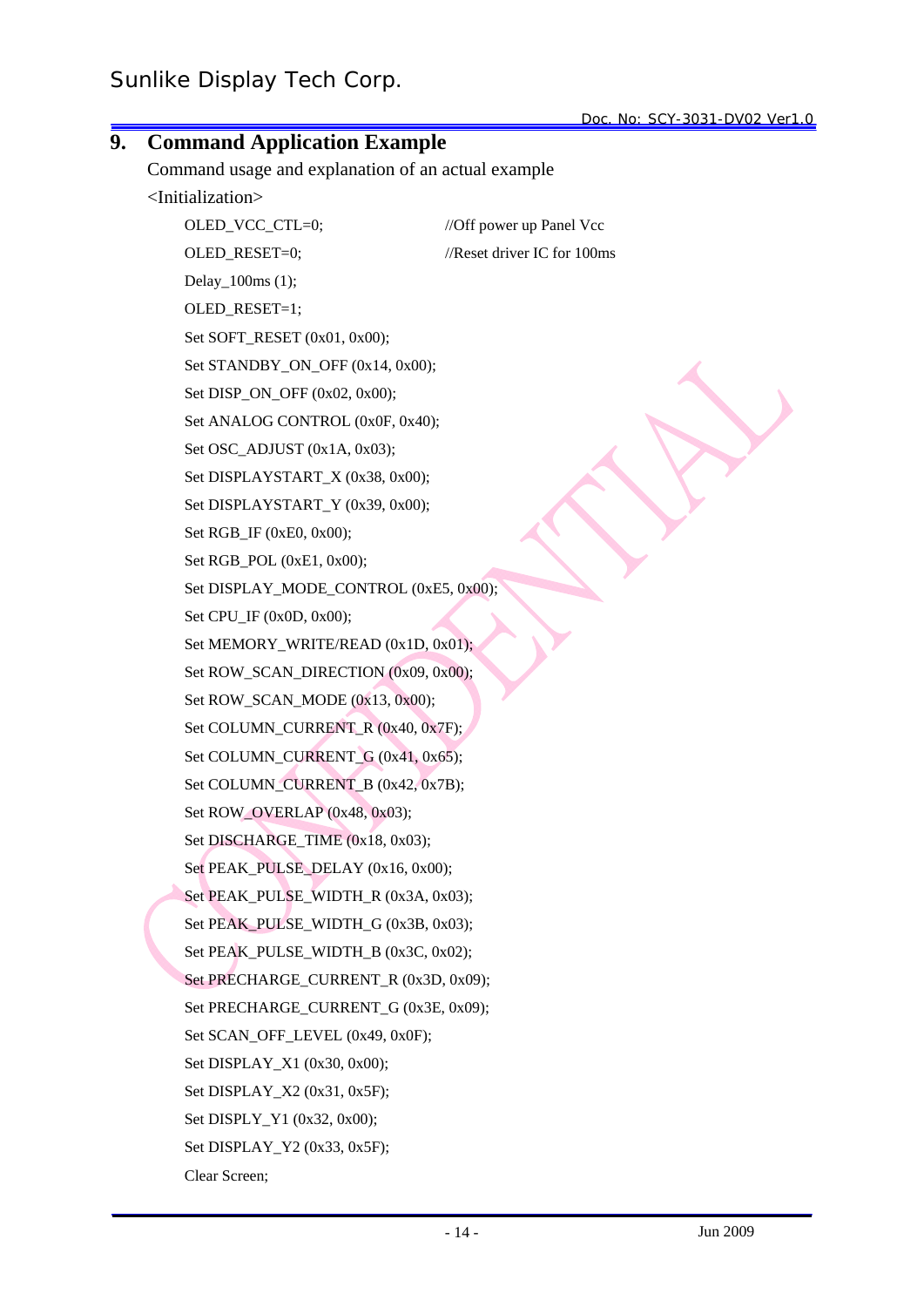Set DISP\_ON\_OFF (0x02, 0x01); OLED\_VCC=1; //Power up Vcc Delay\_100ms(1); //Dealy 100ms Set\_Display\_On(0xAF);  $\angle$  // Display On (0x00/0x01)

If the noise is accidentally occurred at the displaying window during the operation, please reset the display in order to recover the display function.